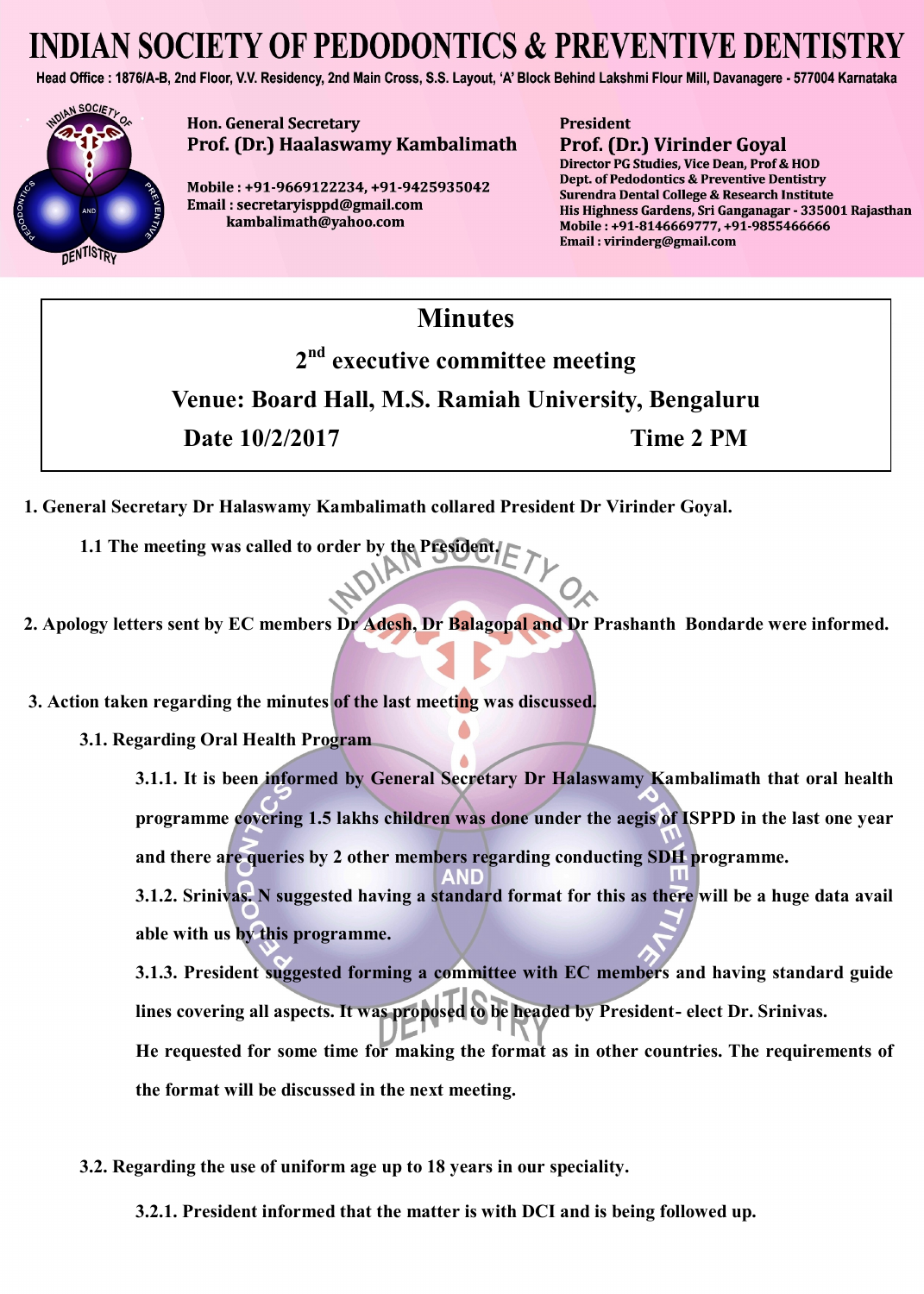# **INDIAN SOCIETY OF PEDODONTICS & PREVENTIVE DENTIST**

Head Office: 1876/A-B, 2nd Floor, V.V. Residency, 2nd Main Cross, S.S. Layout, 'A' Block Behind Lakshmi Flour Mill, Davanagere - 577004 Karnataka



**Hon. General Secretary** Prof. (Dr.) Haalaswamy Kambalimath

Mobile: +91-9669122234. +91-9425935042 Email: secretaryisppd@gmail.com kambalimath@yahoo.com

**President Prof. (Dr.) Virinder Goyal** 

Director PG Studies, Vice Dean, Prof & HOD Dept. of Pedodontics & Preventive Dentistry Surendra Dental College & Research Institute His Highness Gardens, Sri Ganganagar - 335001 Rajasthan Mobile: +91-8146669777. +91-9855466666 Email: virinderg@gmail.com

**3.3. Regarding Sedation guidelines.** 

**3.3.1. Dr Srinivas briefed the meeting that it was followed at DCI and a 3 member committee is looking into this matter and to decide whether to be included in only PG curriculum or both UG & PG.** 

**3.3.2. Regarding training for faculty, whether to taken up by OMFS in colleges. Members wanted the Pedodontics speciality to take up this N2O sedation from OMFS. Srinivas said we cannot restrict this as a scope not only to Pedodontics and any department can use this.** 

**3.3.3. It has been decided to use the title of this as "N2O inhalation sedation" in all communica tions.**

**3.4. Regarding uniform name for the specialty**

**3.4.1. The matter was already sorted by the DCI and letter has been circulated to all colleges.**

**3.5. Regarding the change of address of ISPPD Head office.**

**3.5.1. It was informed to the EC by General Secretary Dr Halaswamy Kambalimath that office and bank accounts will be shifted to Davanagere as he is shifting to his native place Davanag ere from Bhopal.**

**3.6. Regarding the hosting of ISPPD midterm overseas conference.** 

**3.6.1. President informed that Quotes of various venues were obtained, he suggested that to have 3 conferences in a year was little taxing and putting lots of burden on PG students.** 

**3.6.2. Finally it was decided by President to get a quote for srilanka, as Treasurer Ramesh had already taken quotes for 3 days, EC was asked him to get the final quote within 15 days to take a final decision.** 

**3.6.3. The proposed dates were 1st week of June.**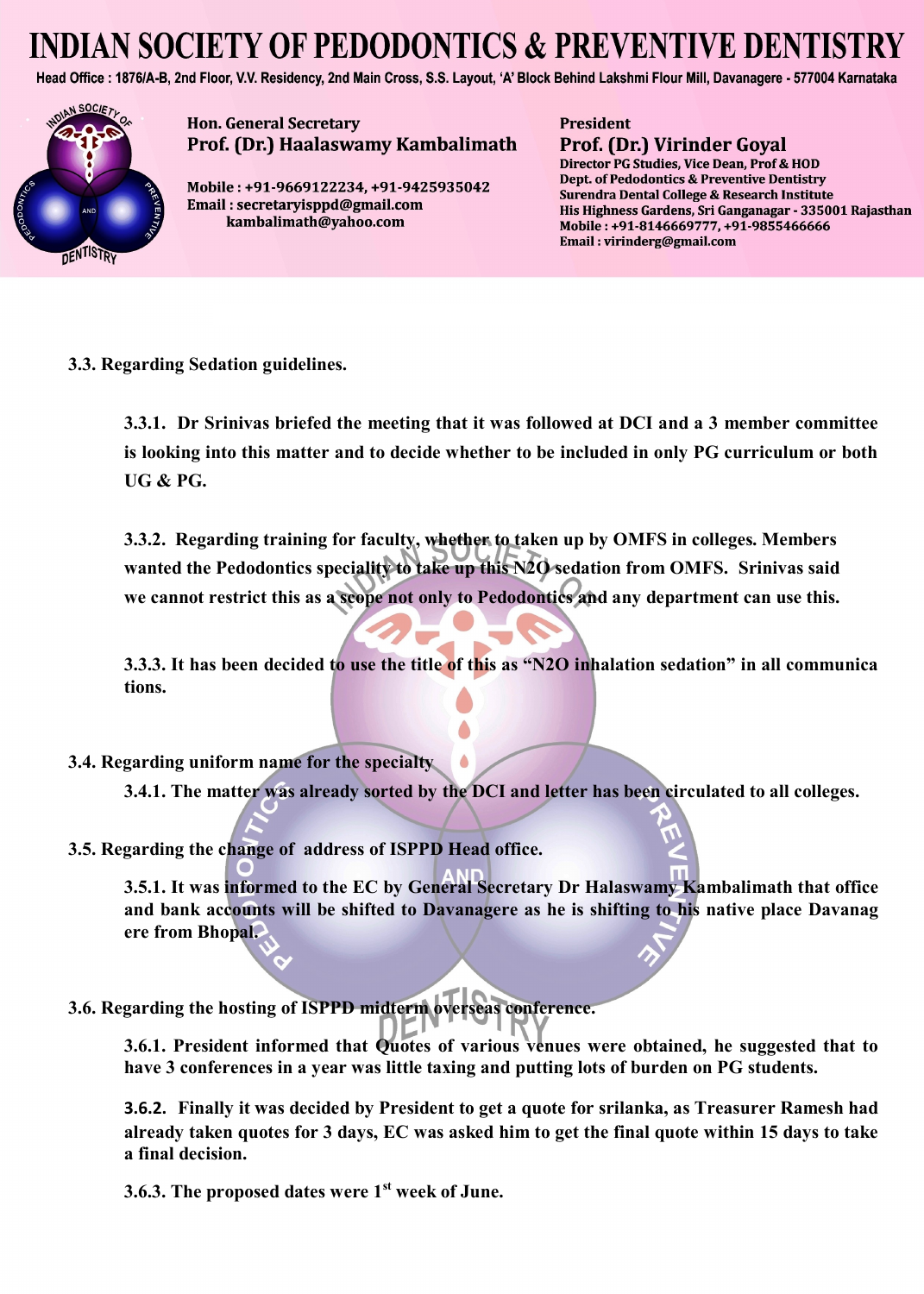# **INDIAN SOCIETY OF PEDODONTICS & PREVENTIVE DENTISTRY**

Head Office: 1876/A-B, 2nd Floor, V.V. Residency, 2nd Main Cross, S.S. Layout, 'A' Block Behind Lakshmi Flour Mill, Davanagere - 577004 Karnataka



**Hon. General Secretary** Prof. (Dr.) Haalaswamy Kambalimath

Mobile: +91-9669122234. +91-9425935042 Email: secretaryisppd@gmail.com kambalimath@yahoo.com

**President** Prof. (Dr.) Virinder Goyal

Director PG Studies, Vice Dean, Prof & HOD Dept. of Pedodontics & Preventive Dentistry Surendra Dental College & Research Institute His Highness Gardens, Sri Ganganagar - 335001 Rajasthan Mobile: +91-8146669777. +91-9855466666 Email: virinderg@gmail.com

**3.7. Regarding Slogan for ISPPD for 2017,** 

**3.7.1. EC member Dr Chitrita gave 2 slogans and it was finally decided to have "a healthy bite is a childs mi.." The efforts taken by she was appreciated.**

**4. Action taken regarding the minutes of last AGM held at Kochi was taken.**

- **4.1. Past President Dr Chandranee informed the EC, it was not send to him for further discussion.**
- **4.2. Secretary and President deferred this matter to next EC after receiving a copy from him.**
- **4.3. President gave an unconditional apology to him for this matter.**
- **5. Regarding the opening of accounts for forthcoming conferences and PG convention.**

**5.1. It was informed by secretary that hereafter as per the advice of auditor, all the events to use the same account of ISPPD as everyone are using the same PAN number.** 

- **5.2. This applies from Nagpur conference onwards.**
- **6. Council for Oral Health.**

**6.1. Dr Chandranee Past president raised how to manage the financial burden for council of oral health.** 

**6.2. The EC suggested framing a committee and submitting a detailed budget for discussion in the next EC.**

**7. Preparation for 15th PG convention to be hosted at Vadodara was presented by Dr.Bhavna.**

**7.1. The EC asked to reduce the registration fee for both students and faculty by Rs. 500 in all catego ries and modify the dates of last dates currently proposed.** 

**7.2. Conference secretary will be decided in the next meeting.**